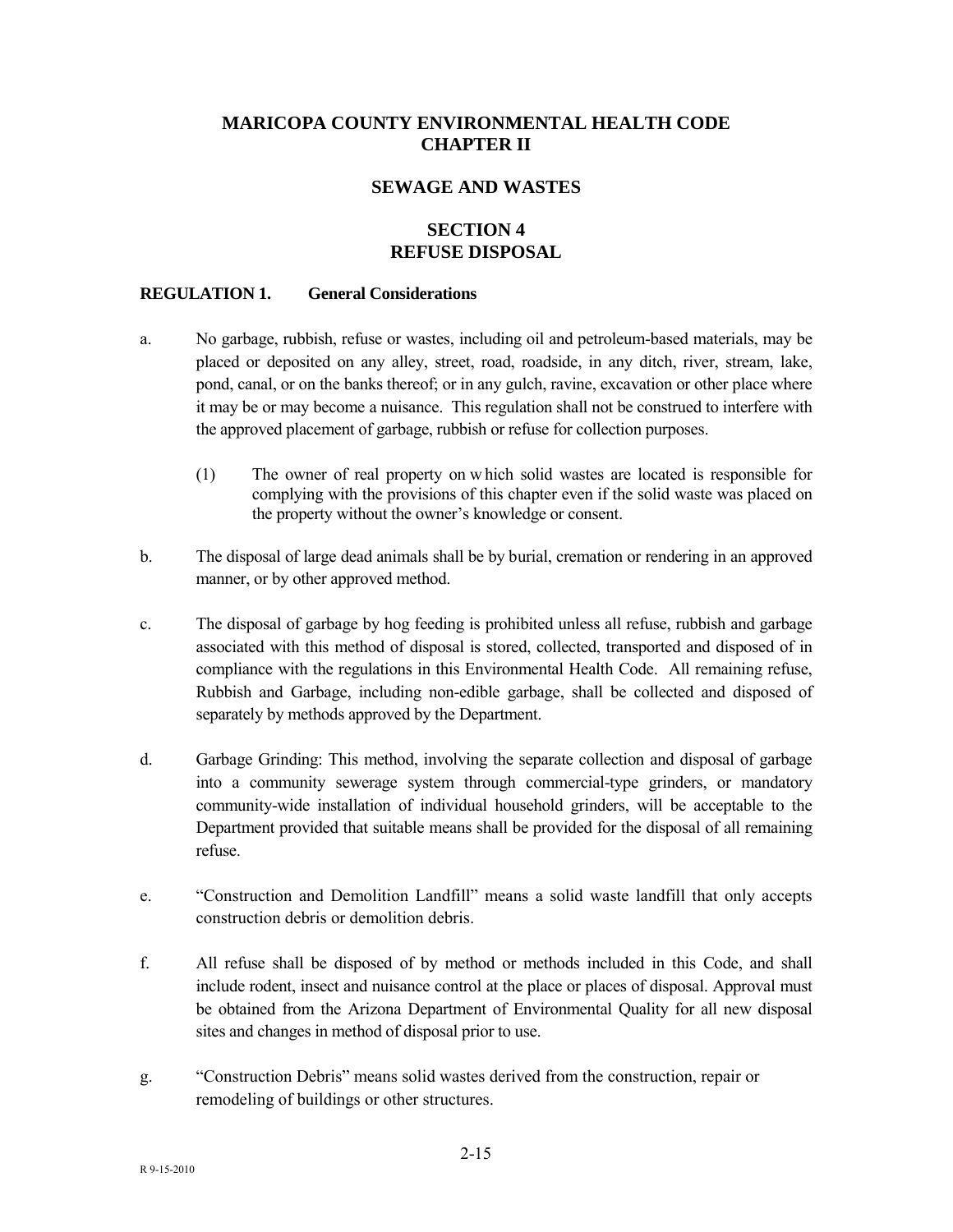h. "Demolition Debris" means solid wastes derived from the demolition of buildings or other structures.

### **REGULATION 2. Incineration**

- a. No person may dispose of refuse by incineration excepting in compliance with the regulations of this Environmental Health Code, applicable state law, and Maricopa County Air Pollution Control Regulations.
- b. Incineration: Where incineration is to be employed, the plans and specifications, along with any other information necessary to evaluate the project, shall be submitted to the Arizona Department of Environmental Quality and approval received prior to construction. In addition, an approved method for the disposal of non-combustible refuse is required. Where incineration is proposed, the following items shall be provided:
	- (1) The capacity of the incinerator shall be sufficient for the maximum production of refuse expected.
	- (2) Non-combustible refuse shall be disposed by methods approved by the Department.
	- (3) Skilled personnel to assure the proper operation and maintenance of the facilities in a nuisance-free manner.

## **REGULATION 3. Reclamation**

- a. No person shall operate an establishment for the purpose of composting, processing or reclaiming refuse without a valid permit therefor.
- b. Plans, specifications, and other information pertinent to the project shall be submitted to the Arizona Department of Environmental Quality for review and approval prior to the start of the project and no construction work shall commence until such approval has been obtained
- c. c. That provisions are made for the proper disposal of all refuse not considered usable for composting.
- d. d. Skilled personnel shall be provided to assure the proper disposal of all refuse not considered usable for composting.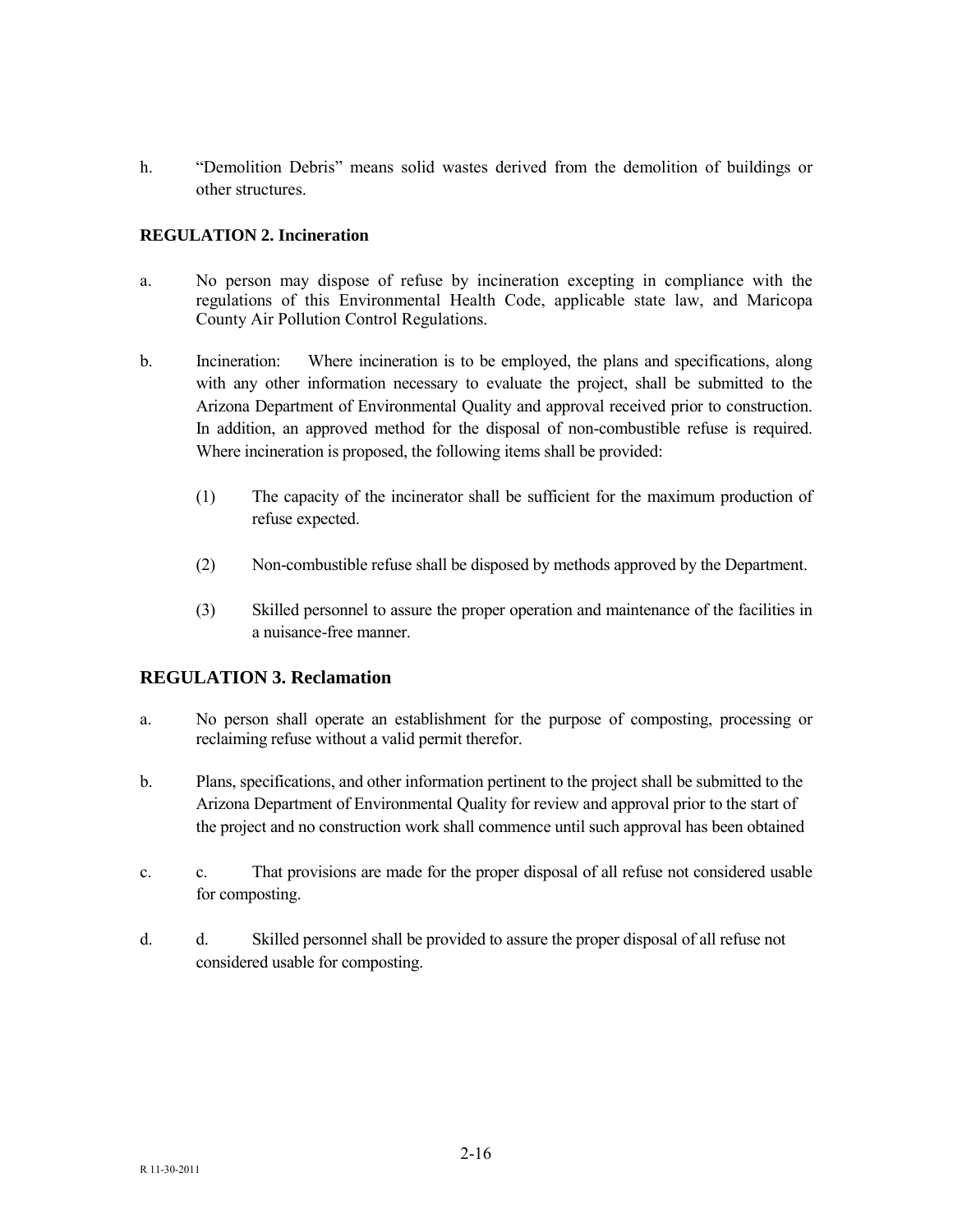#### **REGULATION 4. Sanitary Landfill**

- a. Disposal of refuse on the ground shall be by the sanitary landfill method.
- b. No person shall conduct, operate or maintain a sanitary landfill without a permit therefore or otherwise than in compliance with the regulations of this Code and of the Arizona Department of Environmental Quality.
- c. Permit applications shall be made on forms supplied by the Arizona Department of Environmental Quality and shall be accompanied by plans showing the location, proposed extent and the type of landfill planned, local topography and land use, proposed final elevations and contours, access roads, depth to groundwater, proximity to surface water and drainage courses, and any additional information required by the Arizona Department of Environmental Quality to make clear the nature and scope of the work contemplated. The permittee shall:
	- (1) Provide for a sure and adequate access road to the site.
	- (2) Provide a semi-permanent, all-weather road on the site marked with appropriate directional signs, and where required, a vehicle turnaround to facilitate the orderly movement of vehicles and disposal of refuse.
	- (3) Take all necessary measures, including the erection of physical barriers, to prevent refuse from being windblown.
	- (4) As needed, clear trees, prevent intrusion by surface waters, and provide an adequate supply of cover material.
	- (5) Take all reasonable measures necessary to:
		- (a) prevent or eliminate the breeding or harborage of flies, mosquitoes, other insects, rodents or vermin, of public health importance;
		- (b) prevent and control fires or pollution of the air by dust, smoke, fumes, odor or from other causes;
		- (c) prevent the pollution of surface or groundwaters;
		- (d) prevent or eliminate any public health nuisance on the premises;
		- (e) provide and maintain effective supervision of the landfill and its operation. Such supervision shall extend over the physical limits of the project, including access roads.
- d. The working face of the fill shall be kept as narrow as is consistent with proper containment of refuse, the operation of vehicles and equipment and to minimize the area of unprocessed, exposed waste material.
- e. Waste materials may be ground and shall be mechanically compacted after depositing and before covering.